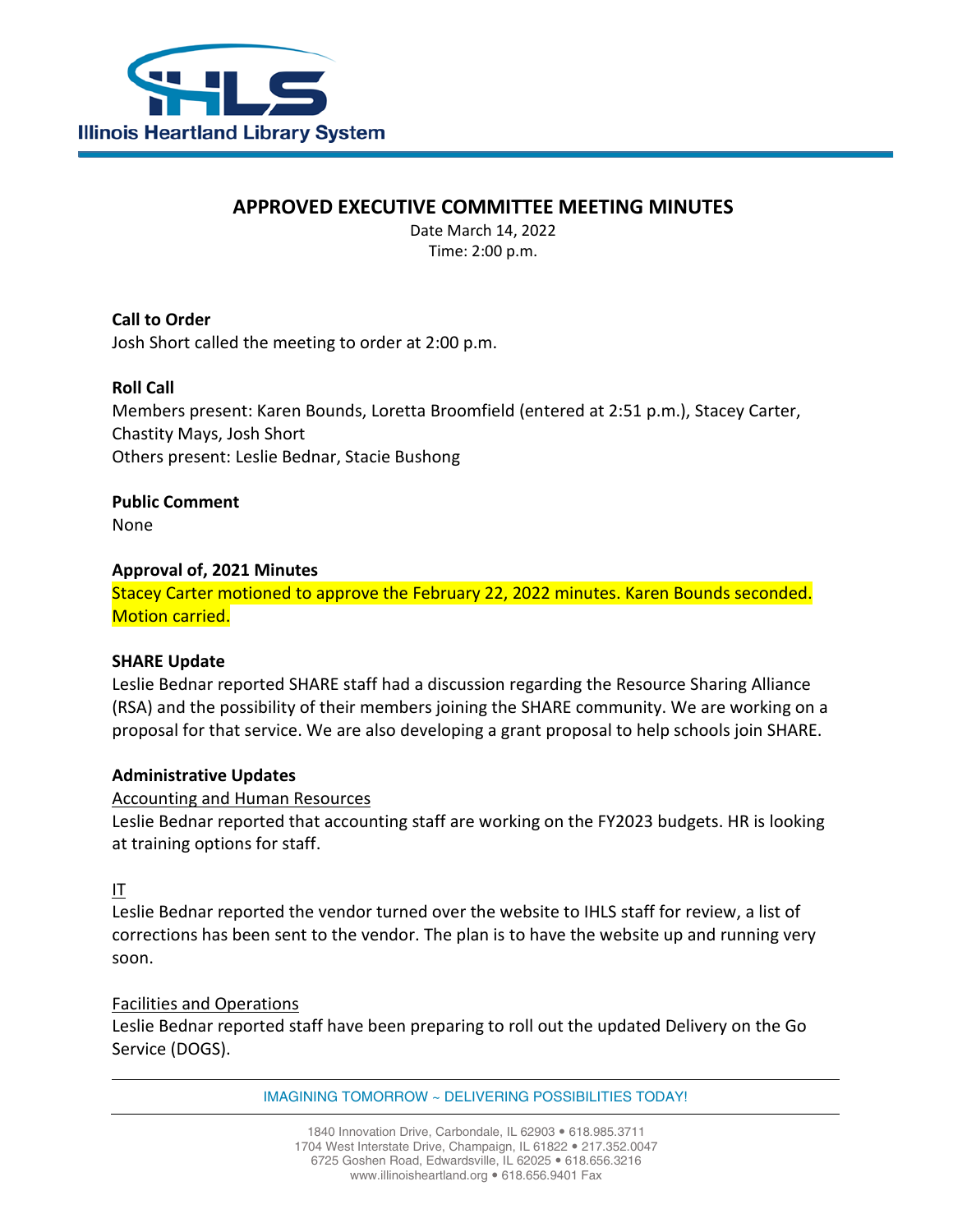## Membership and Grants

Leslie Bednar reported staff are busy helping libraries with certification. A grant proposal is being developed for a library trustee training online portal.

#### Administration

Leslie Bednar reported several staff are working on the FY2023 Operational Plan and there will be a read through later this week.

## **Open Meeting Act Compliance**

Leslie Bednar reported new information added to the Open Meetings Act (OMA) legislation suggests all meetings held remotely must be recorded and all votes are to be by roll call.

#### **Committee Updates**

Advocacy Committee

Karen Bounds reported the committee did not meet. They will meet in April.

#### Budget and Finance Committee

Chastity Mays reported the committee met and discussed the Edwardsville building update and the Automatic Materials Handler.

### Facilities and Operations Committee

The committee did not meet.

#### Membership and Policy Committee

Stacey Carter reported the committee held a routing meeting and received an update on the certification process.

#### Personnel Committee

Josh Short reported the committee met and held a routine meeting.

#### Nominating Committee

Leslie Bednar reported the committee met and worked on finalizing the ballot.

#### **Unfinished Business**

## FY2022 Edwardsville Building Improvements

Leslie Bednar reported new steel doors were ordered for the Delivery department. There is a meeting planned to determine how much funding is available in the FY2022 budget to move forward on the building remodel.

## Automatic Material Handler

Leslie Bednar reported staff met with a consultant about the Request for Information (RFI) for the Automatic Material Handler.